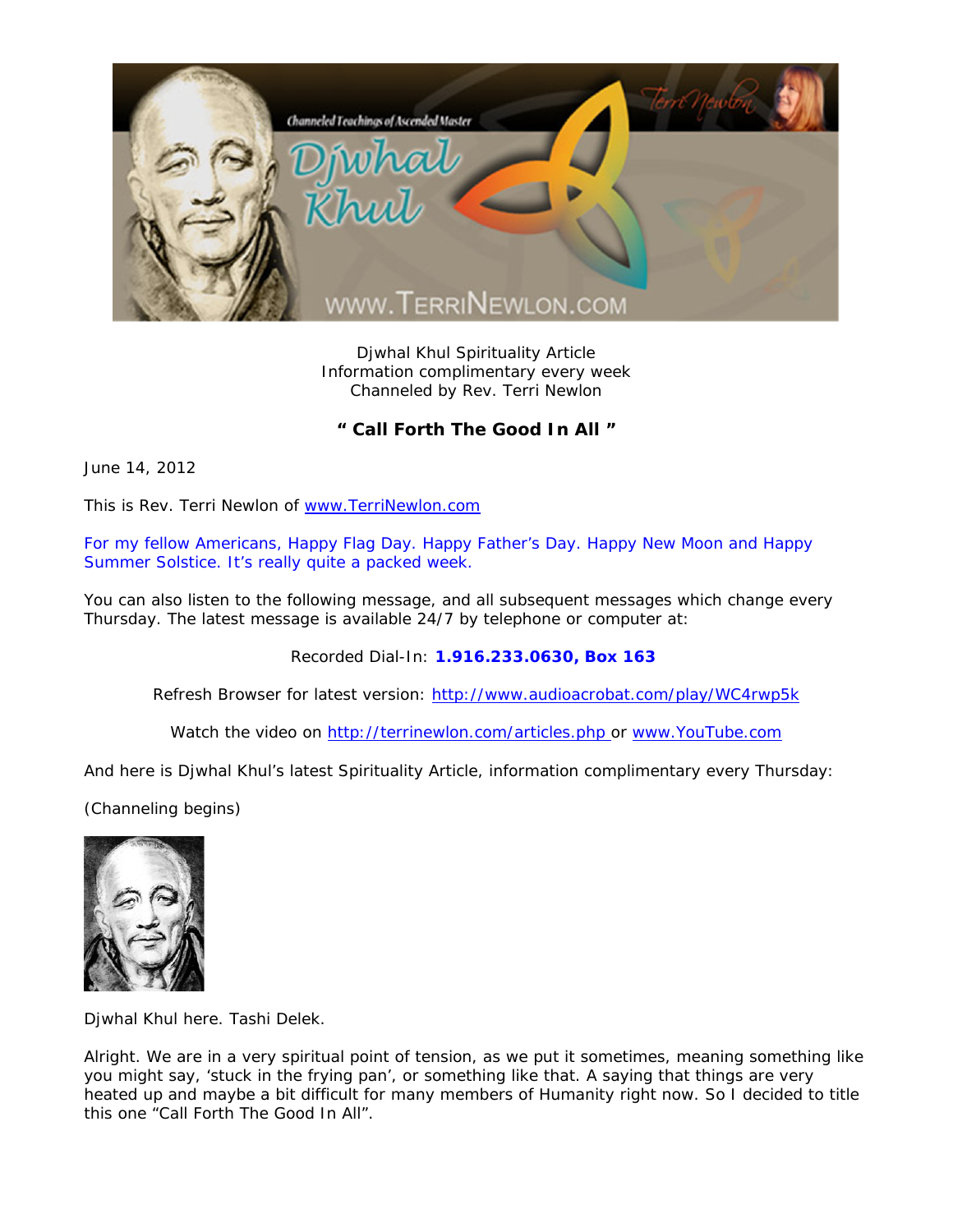And before I talk about that I am going to explain what's going on, why people are going on killing rampages, and sometimes harming themselves rather severely, or blowing off steam, yelling at other people. We have quite a bit going on, mostly with the brain and the magnetics.

The magnetic storms in particular really affect many things; they affect the aura, they affect whether or not one can stay grounded and stabilized in their body. People prone to bipolar or other disorders are especially having troubles maintaining. People with unresolved rage or other angers and heavy emotions: sadness, fear, resentment, etc. They are really swelling up now.

The resentments and the guilts are manifesting in cancer forms. Crime will be kind of on the increase. Cognitive function in general will be lower than normal. Sleep rhythms will be disturbed. Even if you're in bed for eight hours it doesn't mean that you slept for eight. What actually counts as sleep is going to be less than that during this time period. So it may take ten or eleven hours in bed to get enough rest to keep the brain stable.

So other things that are affected: mostly in the third eye and crown chakra region. So for example, if you touch the top of your head and it's tender, it tells you something is going on in the body. Or if it feels like a little bit like your third eye, your forehead or even your nose is a little bruised or just tender again, or around the ears is tender, the ears themselves and the skull around the ears, and the base of the neck, I'm sorry the base of the head, at the top of the neck. Sometimes, that's an indication that the neck needs to be adjusted but again these are signals.

So one of the best things that you can do is keep your electrolytes in the body. It's summertime for some of you and wintertime for others of you. Some climates are dry, some are not, but basically one electrolyte drink a day. I am fond of Ultima Replenisher over… because there is no sugar in it and you're not going to be worrying about dye, also weakening the kidneys. Sugar and dye both weaken the kidneys. But any electrolyte is better than none at this point in time. So whatever you can get your hands on especially if you are prone to headaches.

The pineal gland can be exercised. It will assist quite a bit. You can use the image of a pinecone for the pineal gland. We have done some work with that in the recent years, or see the pineal gland as a pinecone spinning, an upright pinecone spinning very slowly, not wobbling or really fast, just kind of staying in motion, just like planets keep their balance by revolving around the Sun and keep their orbital pattern. So that's another way to work with it as well.

Now "Calling Forth The Good In All." We want to ask the subconscious collective of Humanity to call forth the *good* energies. So call forth kind deeds. To call forth the blueprint of Creation which is a cooperative flow.

Essentially the subconscious minds are running rampant with whatever is there. It might be a book they read and then they act out a crime like it. Or a movie they saw and then they bring about their own version of it. The subconscious programming is very sensitive right now, very spongelike. And as I mentioned before, if there is an unresolved anger issue or something like that, it comes up. Or if the belief is strong that you might get cancer, you're really drawing it to you now. So we want to have the subconscious mind directed to do something positive and to pull it forth in the most spiritual way possible with grace and ease.

So "Dear collective subconscious and my own personal subconscious, please call forth the good in me and the good in all other beings at this time."

Alright. As always, thank you and my love to you,

Djwhal Khul

Channeled by Rev. Terri Newlon